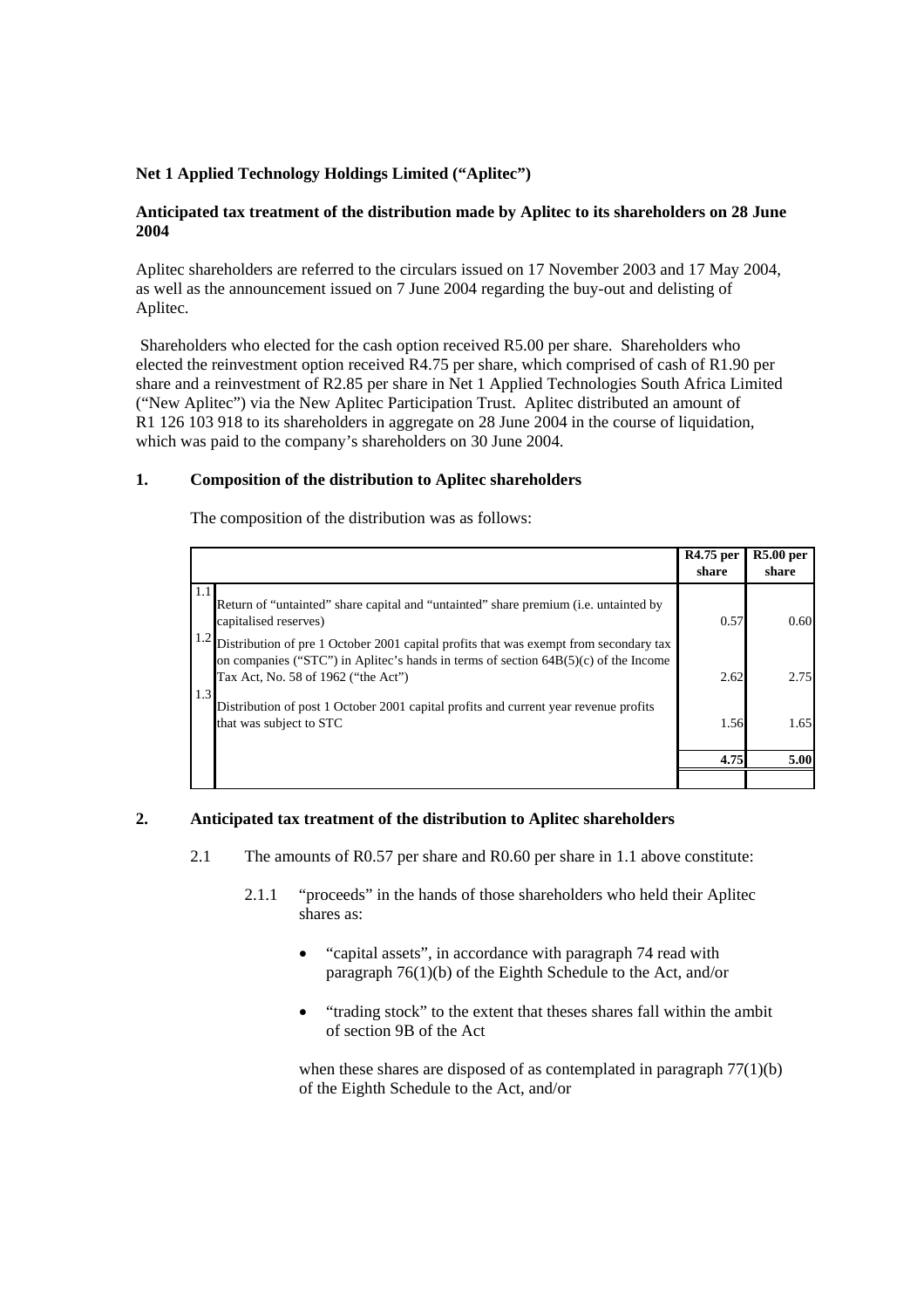- 2.1.2 "income", as defined in section 1 of the Act, in the hands of those shareholders who held their Aplitec shares as trading stock, other than shares which fall within the ambit of section 9B of the Act.
- 2.2 The distributions of R2.62 per share and R2.75 per share in 1.2 above constitute pre 1 October 2001 capital profits earned immediately before the liquidation of Aplitec that were distributed during the course of the liquidation of the company. Consequently, in accordance with paragraph (a) to the "dividend" definition in section 1 of the Act, these amounts will not constitute "dividends" in the shareholders' hands, but will instead constitute:
	- 2.2.1 "proceeds" in the hands of those shareholders who held their Aplitec shares as:
		- "capital assets", in accordance with paragraph 74 read with paragraph 76(1)(b) of the Eighth Schedule to the Act, and/or
		- "trading stock" to the extent that theses shares fall within the ambit of section 9B of the Act

when these shares are disposed of as contemplated in paragraph  $77(1)(b)$ of the Eighth Schedule to the Act, and/or

- 2.2.2 "income", as defined in section 1 of the Act, in the hands of those shareholders who held their Aplitec shares as trading stock, other than shares which fall within the ambit of section 9B of the Act.
- 2.3 As no portion of the amount of R2.62 per share or R2.75 per share in 1.2 above constituted a "dividend" as defined in section 1 of the Act, no portion thereof will qualify as:
	- 2.3.1 a deduction for STC purposes in such shareholders' hands (where applicable) in terms of section 64B(3)(b) of the Act, or
	- 2.3.2 a dividend accrued to the shareholders as contemplated in section 64B(3) of the Act.
- 2.4 The distributions of R1.56 per share and R1.65 per share in 1.3 above will:
	- 2.4.1 constitute a "dividend" accrued to all Aplitec shareholders which must be included in "gross income" in terms of paragraph (k) of that definition in terms of section 1 of the Act,
	- 2.4.2 be exempt from normal tax in all Aplitec shareholders' hands in terms of section  $10(1)(k)(i)$  of the Act. Furthermore, the exclusion from this exemption, as contemplated in section  $10(1)(k)(i)(cc)$  of the Act, will not apply to those shareholders that held their Aplitec shares as trading stock, as such shares were not acquired by Aplitec in terms of section 85 of the Companies Act, No. 71 of 1973 as part of the liquidation process, and